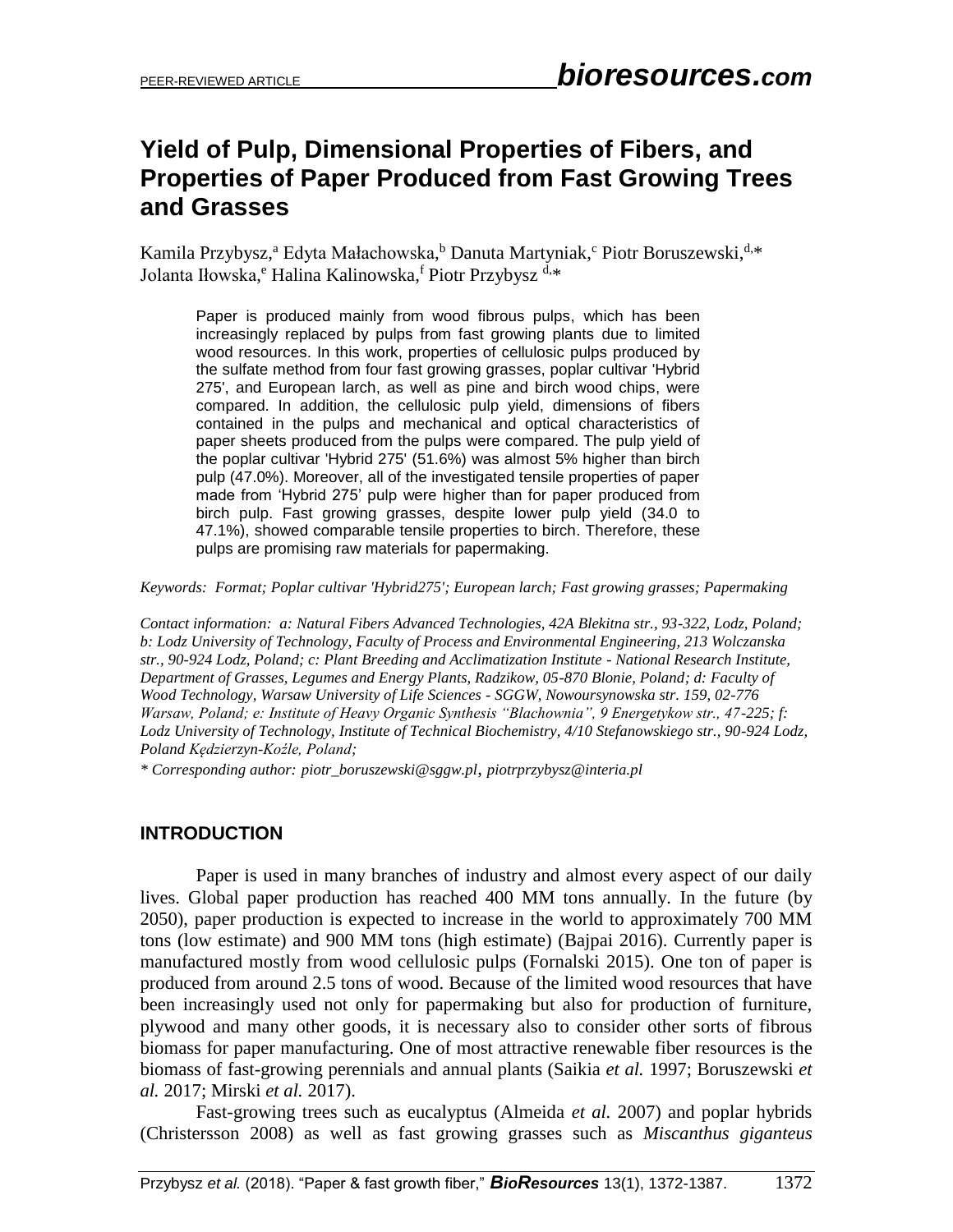(Milovanovic *et al.* 2012) are particularly promising plants for the paper industry. Production of paper commodities from these resources has been growing (Zalesny *et al.*) 2011).

The annual global increase in the area of fast-growing high-yield plantations has reached 3 million hectares, which is a small share of total forest area (Del Lungo *et al.* 2006), since 30% of the land on the Earth is covered by forests and only 5% of that area are plantations. Those plantations are capable of supplying more than 800 MM tons of lignocellulosic biomass (Carle and Holmogren 2009). So far, the largest plantations have been established in China, USA, and India (West 2006).

Currently, a large portion of harvested wood is incinerated to produce energy. This biomass is derived mainly from natural forests and managed plantations of fast growing tree species (Del Lungo *et al.* 2006; Carle and Holmgren 2009). However, because of the regulations leading to reduction of energy production from forest resources, it has become necessary to search for novel sorts of fibrous plant biomass (Tilman *et al.* 2006; Arias *et al.* 2011). This biomass may be derived from plantations of perennial grasses (Muylle *et al.* 2015).

Particularly attractive are fast growing grasses adapted to the European moderate climate, such as tall wheatgrass, smooth bromegrass, tall fescue, and switchgrass. All these species are inexpensive sources of lignocellulosic biomass (Aase and Siddoway 1974; Kai-yun *et al.* 2015). Their seeding provides productive crops for a few or even more than 10 years (80 to 150 tons/ha) at relatively low costs (Coffey *et al.* 1997). Plantations of such plants may be located in areas that cannot be used for production of food because of ecological (*e.g*. soils that need recultivation) and economic reasons (*e.g*. class V - VI soils) (Martyniak and Żurek 2014).

Non-wood biomass such as grass biomass outperforms other materials, *e.g*. wood from forests, because it can be harvested every year and used for papermaking; this makes it possible to reduce the demand for wood and prevent devastation of forests (Leblois *et al.* 2017). Neither cultivation nor harvesting of grasses requires application of expensive machines that are necessary for cutting and chopping of trees.

The objective of this work was to assess the potential of two fast growing trees, poplar cultivar 'Hybrid 275' and European larch (*Larix decidua* Mill.), and four grasses, tall wheatgrass (*Agropyron elongatum* (Host). Beauv.), smooth brome (*Bromus inermis* Leyss.), tall fescue (*Festuca arundinacea* Schreb.), and switchgrass (*Panicum virgatum* L.) as materials for papermaking. Properties of pulps derived from these six plants were compared with properties of pulps obtained from three materials that are used in papermaking such as pine (*Pinus sylvestris* L.) wood, birch (*Betula pendula* Roth) wood and miscanthus (*Miscanthus giganteus* J. M. Greef & Deuter ex Hodk. & Renvoize) biomass.

The main aim of this work was to investigate susceptibility of investigated fastgrowing grasses and trees for production of paper. Comprehensive analysis of pulp and paper properties is performed in order to verify if these raw materials can be a substitute for commonly used birch and pine wood used by pulp and paper industry.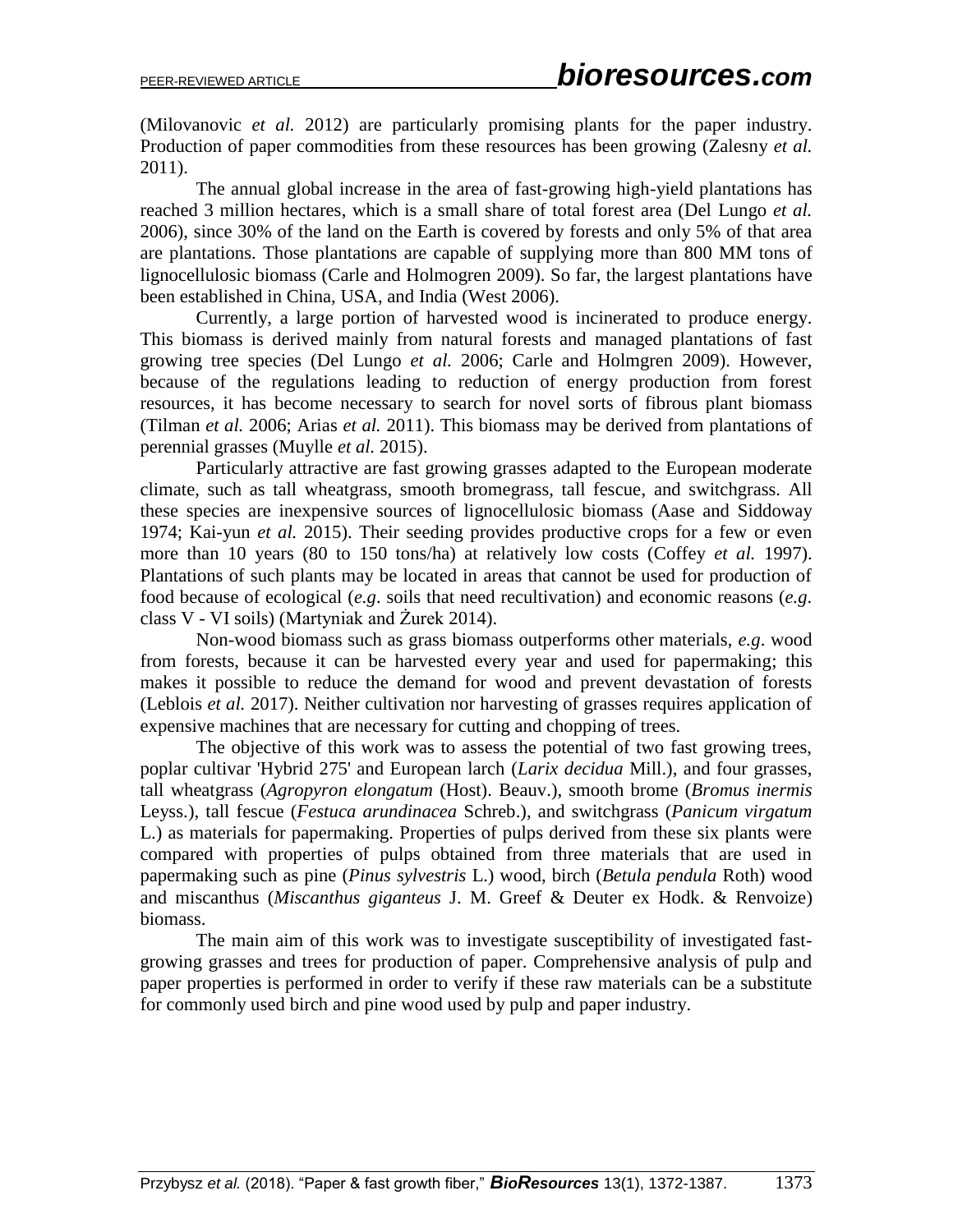#### **EXPERIMENTAL**

#### **Raw Materials**

The biomass of the grasses tested (*Miscanthus giganteus* J. M. Greef & Deuter ex Hodk. & Renvoize, *Agropyron elongatum* (Host). Beauv., *Festuca arundinacea* Schreb., *Bromus inermis* Leyss., and *Panicum virgatum* L.) were harvested using a reel lawn mower ALKO 5001 R-II (ALKO, Germany), in the generative (blooming) phase when the contents of cellulose and other fibrous polymers were the highest. The biomass was dried to the humidity of 10% and chopped to 1.5-2.0 cm chaff using a MTD 475 (Briggs & Stratton, Germany) petrol powered shredder, dedicated for disintegration of tree branches.

Woodchips of poplar cultivar 'Hybrid 275', European larch (*Larix decidua* Mill.), pine (*Pinus sylvestris* L.), and birch (*Betula pendula* Roth) were obtained from trunks with a diameter of around 25 cm. Material used in the tests was obtained from plantations managed by the State Forests National Forest Holding.

Before pulping, wood (poplar cultivar 'Hybrid 275', larch, pine, and birch) was manually debarked and deprived of knots. Wood logs were sawn using an electric Milwakee MD 304 saw (Milwakee Corp, Germany) to 25 mm slices and chopped manually to 25 x 16 x 8 mm chips.

#### **Chemical Composition of Raw Material**

Raw materials were disintegrated in laboratory mill Retsch SM 100. Materials were screened through 0.63mm wire and retained on 0.5 mm wire using custom designed vibration screener (CBKO-Hydrolab, Poland) and then prepared lignocellulosic materials were subjected to analysis.

Analysis of chemical composition of raw materials included quantification of extractives, lignin, cellulose, hemicelluloses, and ash. The content of lignin was determined by a gravimetric method in compliance with the TAPPI T222 standard after the removal of extractives according to the TAPPI T204 standard. The content of holocellulose was determined according to the TAPPI T249 standard. Cellulose was quantified as alpha cellulose, according to the TAPPI T203 standard. The content of hemicelluloses was calculated as the difference between the holocellulose and cellulose contents. Ash content was determined by gravimetric method in compliance with TAPPI T211 standard. All these assays were performed in triplicate for each raw material.

#### **Cellulosic Pulps**

Cellulosic pulps were prepared as described by Modrzejewski *et al.* (1969). Pulping conditions were as follows: active alkali 26% (to b.d. lignocellulosic material), sulfidity 30%, liquid module 4.0 for wood and 10 for grasses, maximal digestion temperature 165 °C (for pine and European larch wood 172 °C), heating up-time 2 h, digestion time in maximal temperature 2 h, cooling time to ambient temperature 15 min. It should be noted that pulping conditions were optimized within the scope of our previous (unpublished) research activities. The pulps obtained were used to produce paper. Paper was also produced from the pulps subjected to refining to the freeness of 30°SR, to determine the impact of the latter process on paper characteristics.

Pulping was carried out using a 15 L laboratory heated digester PD-114 (Danex, Poland) with agitation (3 swings per minute, swinging angle of 60°). The temperature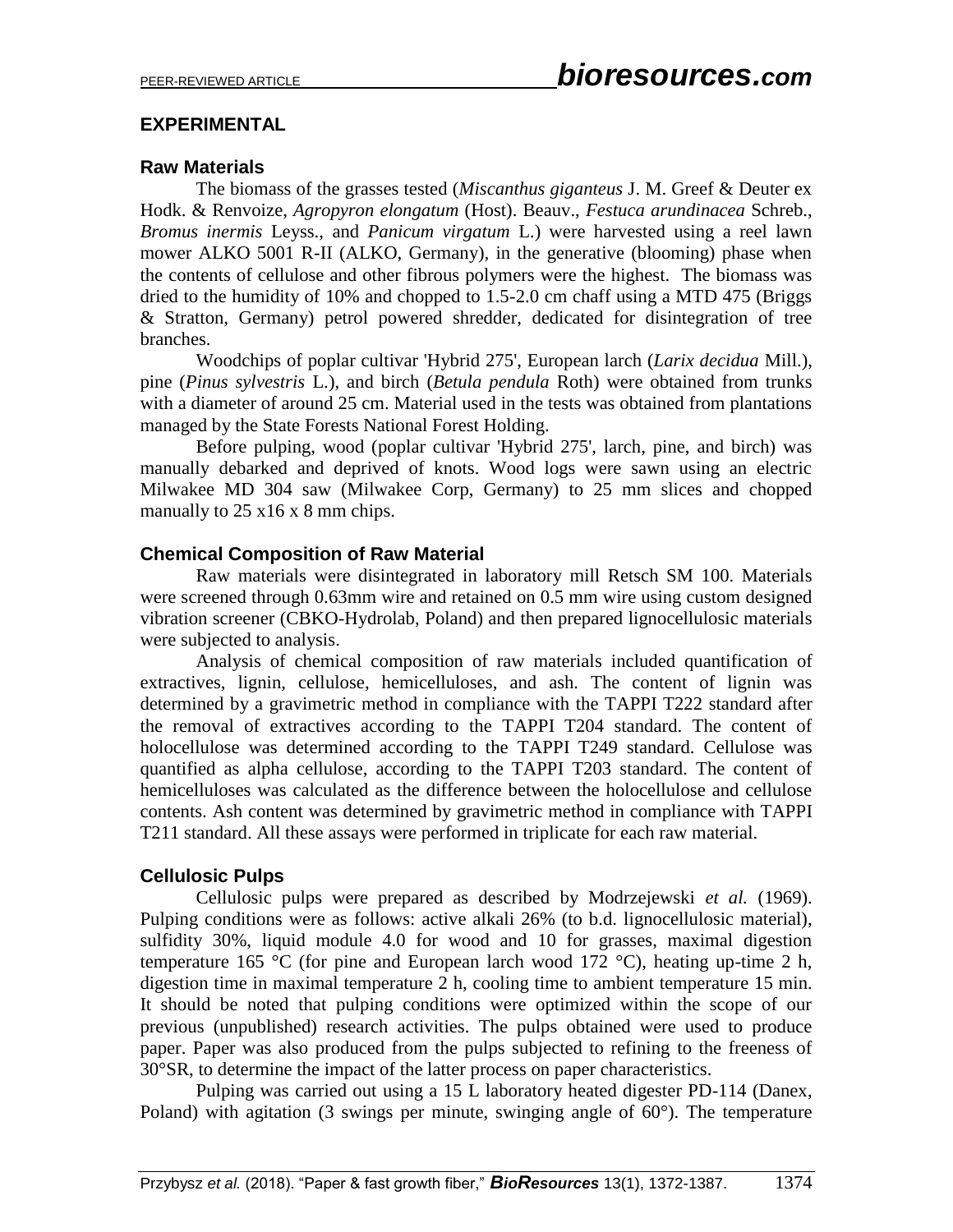was controlled using a dedicated ESM-4950 driver governed by a computer program that enabled recording of the data.

Dry weight of all materials was determined before pulping. Wood samples (1000  $g$  d.w.) were suspended in 4 dm<sup>3</sup> of alkaline sulfate solution and heated as described in Table 1. Grass biomass (500 g d.w.) was suspended in 5 dm<sup>3</sup> of alkaline sulfate solution and treated as described above.

At the end of cooking, the content of the digester was cooled with  $240 \text{ dm}^3$  of cold water (to decrease the temperature), and a sample of residual base  $(0.5 \text{ dm}^3)$  was withdrawn. Then the pulp was washed with 50  $\text{dm}^3$  of water and soaked overnight in 10  $dm<sup>3</sup>$  of water to remove base residues. Then the fibrous biomass was disintegrated using a laboratory JAC SHPD28D propeller pulp disintegrator (Danex, Poland) at 10000 rpm, and screened using a PS-114 membrane screener (Danex, Poland) (0.2 mm gap). After screening, the pulps and shives were dried at room temperature (20 to 22  $^{\circ}$ C) for 48 h, and weighted to determine the yield of pulps and shives contents. The dry pulps were stored in hermetically closed vials before further experiments.

The pulps and samples of base residues from the digester were characterized. The pulps were characterized in terms of the yield from the digester, the yield after screening, the contents of shives, and the residual lignin content, expressed as the Kappa number. The average polymerization degree of cellulose contained in the pulps was determined by the viscometric method (ISO 5351 (2010)). The consumption of bases was expressed as the percentage of bases that underwent reaction with the fibrous materials.

Sheets of paper were produced under laboratory conditions from rewetted pulp samples (22.5 g d.w. samples were soaked in water for 24 h) that were subjected to disintegration using the laboratory JAC SHPD28D propeller pulp disintegrator (Danex, Poland) at 23000 rpm, according to ISO 5263-1 (2004). The disintegrated pulps were concentrated to the dry weigh content of 10% and refined in a PFI mill under standard conditions (ISO 5264-2 (2011)). The ultimate standard freeness of the pulps was around 30°SR. This parameter was determined according to ISO 5267-1 (2000). Values of WRV were determined according to ISO 23714 (2014). Dimensions of fibers were measured according to ISO 16065-2 (2016) using a Morfi Compact Black Edition apparatus (Techpap, France). Paper sheets (the grammage of around 75  $g/m<sup>2</sup>$ ) were produced from the refined and not refined pulps using a Rapid-Koethen apparatus (according to ISO 5269-2 (2004)). Mechanical properties of paper were determined only for the sheets with the grammage of 74 to 76  $g/m^2$ . The sheets were stored for 24 h at the relative humidity of  $50 \pm 2\%$  and temperature of  $23 \pm 1$  °C (ISO 187 (1990)) before determination of mechanical properties such as tensile index, stretch, TEA (ISO 1924-2 (2008)), burst index (ISO 1974 (2012)), and tear index (ISO 2758 (2014)). The other parameters measured were the bulk (ISO 534 (2011)), brightness (TAPPI T452), and opacity (TAPPI T519).

Paper sheets were also characterized using an electron microscope SEM/EDS Hitachi S-4700 after coating with carbon.

#### **RESULTS AND DISCUSSION**

The results of analyses of chemical composition of tested raw materials – (Table 1), are presented as means and standard deviations of triplicate assays. These results demonstrate that chemical composition of these materials was different. The highest content of cellulose (52.4% d.w.) was observed in the biomass of poplar cultivar 'Hybrid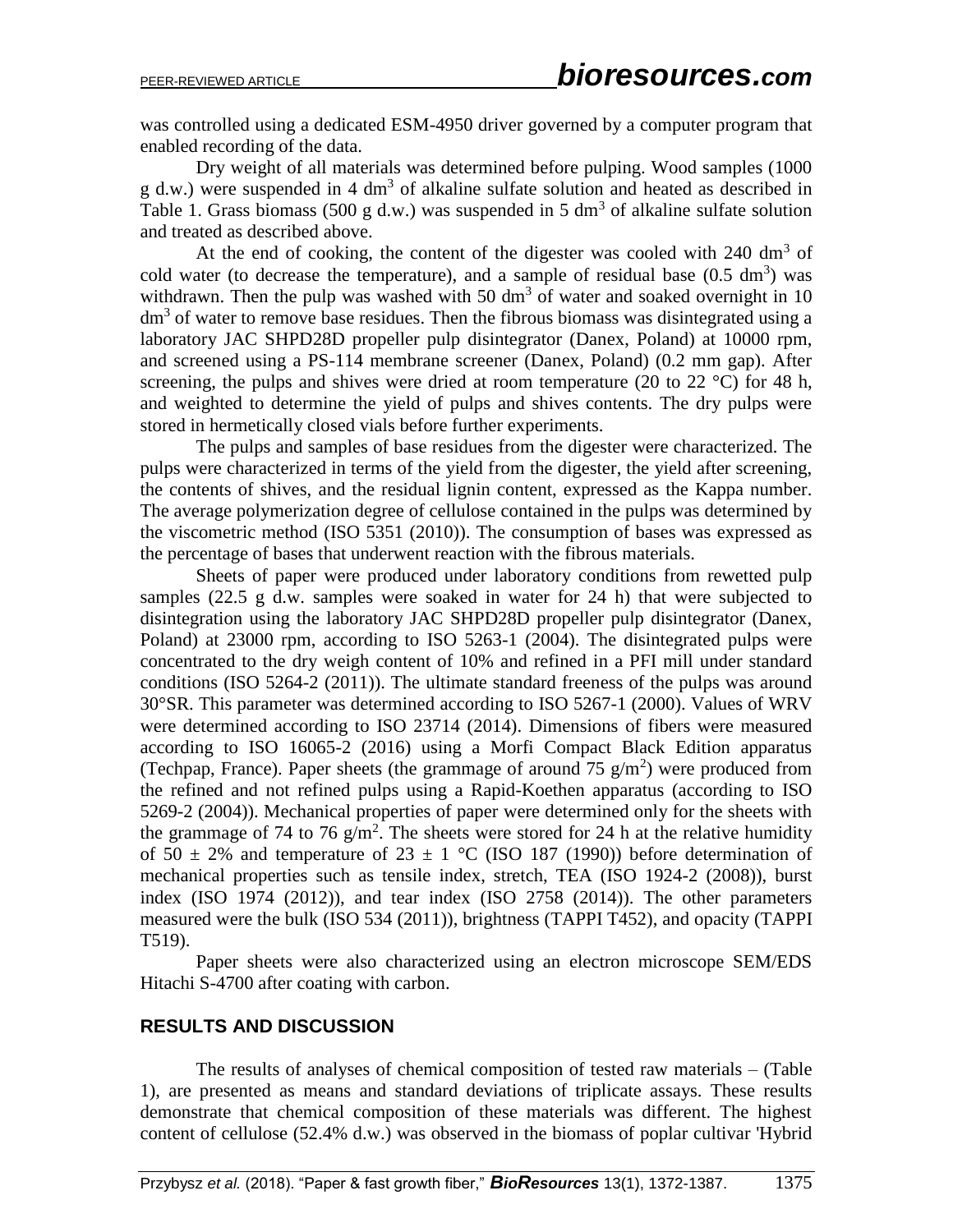275'. Among the grasses, the richest source of cellulose was the biomass of miscanthus (47.2% d.w.).

|                 | Cellulose | Hemicellulose | Lignin   | <b>Extractives</b> | Ash      |
|-----------------|-----------|---------------|----------|--------------------|----------|
| Material        | [% d.w.]  | $s$ [% d.w.]  | [% d.w.] | [% d.w.]           | [% d.w.] |
| Poplar cultivar | 52.4      | 26.2          | 18.0     | 2.2                | 1.2      |
| 'Hybrid 275'    | (0.8)     | (0.8)         | (0.6)    | (0.6)              | (0.2)    |
| European        | 45.5      | 20.1          | 31.2     | 2.6                | 0.6      |
| larch           | (0.4)     | (0.4)         | (0.7)    | (0.8)              | (0.1)    |
| Tall            | 44.0      | 33.4          | 13.6     | 3.2                | 5.8      |
| wheatgrass      | (0.6)     | (0.8)         | (0.2)    | (0.4)              | (0.2)    |
| Smooth          | 35.4      | 40.2          | 13.7     | 4.2                | 6.5      |
| bromegrass      | (0.1)     | (0.4)         | (0.5)    | (0.5)              | (0.2)    |
|                 | 34.4      | 40.9          | 14.0     | 3.8                | 6.9      |
| Tall fescue     | (0.3)     | (0.3)         | (0.8)    | (0.6)              | (0.3)    |
|                 | 40.7      | 30.4          | 17.4     | 4.1                | 7.4      |
| Switchgrass     | (0.7)     | (0.6)         | (0.9)    | (0.4)              | (0.3)    |
| Miscanthus      | 47.2      | 25.9          | 17.8     | 2.6                | 6.5      |
| giganteus       | (0.1)     | (0.8)         | (0.8)    | (0.6)              | (0.2)    |
|                 | 49.5      | 20,6          | 26.6     | 2.8                | 0.5      |
| <b>Birch</b>    | (0.6)     | (0.8)         | (0.8)    | (0.8)              | (0.2)    |
| Pine            | 45.3      | 25.1          | 26.4     | 2.6                | 0.6      |
|                 | (0.6)     | (0.6)         | (0.7)    | (0.9)              | (0.2)    |

**Table 1.** Chemical Composition of the Tested Fibrous Materials

The other grasses contained more hemicelluloses than the biomass of miscanthus, hardwoods, and softwoods that may positively affect the properties of paper because hemicelluloses promote swelling of fibers (Spiegelberg 1966).

All the fibrous materials were subjected to pulping by the sulfate method. The results were collected in Table 2.

| <b>Table 2.</b> Yields and Characteristics of Cellulosic Pulps Obtained by the Sulfate |  |
|----------------------------------------------------------------------------------------|--|
| Method                                                                                 |  |

| Material          | Consumption<br>of bases<br>[%] | Yield of pulp<br>from the<br>digester [%] | Yield of pulp<br>after<br>screening<br>[%] | <b>Shives</b><br>[%] | Kappa<br>number<br>$[\cdot]$ | DP<br>$\lbrack \cdot \rbrack$ |
|-------------------|--------------------------------|-------------------------------------------|--------------------------------------------|----------------------|------------------------------|-------------------------------|
| Poplar cultivar   | 97.25                          | 52.52                                     | 51.60                                      | 1.75                 | 20.63                        | 1500                          |
| 'Hybrid 275'      | (0.04)                         | (0.42)                                    | (0.38)                                     | (0.15)               | (0.21)                       | (30)                          |
| European larch    | 98.80                          | 46.70                                     | 36.60                                      | 21.63                | 56.83                        | 1235                          |
|                   | (0.02)                         | (0.38)                                    | (0.64)                                     | (0.98)               | (0.40)                       | (14)                          |
| Tall wheatgrass   | 99.25                          | 40.82                                     | 40.20                                      | 1.53                 | 12.25                        | 1910                          |
|                   | (0.03)                         | (0.31)                                    | (0.38)                                     | (0.11)               | (0.11)                       | (28)                          |
| Smooth            | 98.64                          | 34.67                                     | 34.58                                      | 0.27                 | 14.42                        | 1623                          |
| bromegrass        | (0.03)                         | (0.28)                                    | (0.16)                                     | (0.02)               | (0.16)                       | (16)                          |
| Tall fescue       | 98.84                          | 34.08                                     | 34.02                                      | 0.18                 | 12.71                        | 1663                          |
|                   | (0.04)                         | (0.29)                                    | (0.23)                                     | (0.02)               | (0.24)                       | (18)                          |
|                   | 99.35                          | 34.47                                     | 34.09                                      | 1.11                 | 13.71                        | 1640                          |
| Switchgrass       | (0.06)                         | (0.31)                                    | (0.22)                                     | (0.04)               | (0.12)                       | (22)                          |
| <b>Miscanthus</b> | 99.32                          | 47.82                                     | 47.12                                      | 1.47                 | 14.31                        | 1649                          |
| giganteus         | (0.03)                         | (0.46)                                    | (0.31)                                     | (0.18)               | (0.16)                       | (19)                          |
|                   | 97.36                          | 48.91                                     | 46.99                                      | 3.92                 | 23.38                        | 1294                          |
| <b>Birch</b>      | (0.04)                         | (0.39)                                    | (0.20)                                     | (0.22)               | (0.23)                       | (11)                          |
| Pine              | 97.22                          | 43.89                                     | 40.66                                      | 7.35                 | 42.22                        | 1068                          |
|                   | (0.05)                         | (0.28)                                    | (0.28)                                     | (0.42)               | (0.26)                       | (19)                          |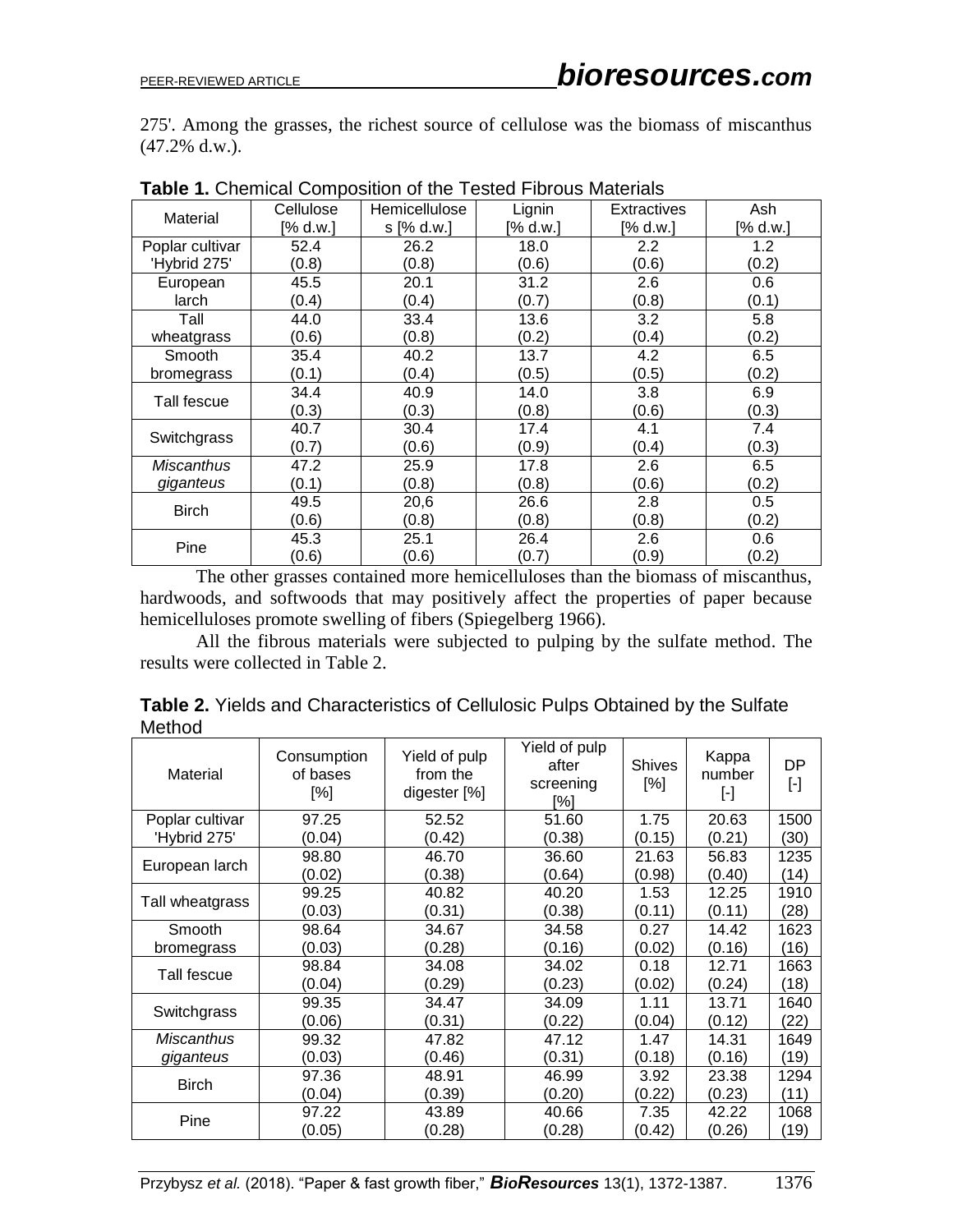These results demonstrate that the consumption of bases was above 97% in all the cases. The highest pulp yield (before and after screening) was obtained from the poplar cultivar 'Hybrid 275' (52.5 and 51.6%, respectively). Among the grasses, the highest pulp yields were obtained from miscanthus (above 47%) while for the other grasses these yields ranged from 34 to 40%.

All of the fibrous materials were converted to cellulosic pulps at the same concentration of bases (of 26% on a wood dry weight). Therefore, the value of kappa number, corresponding to the residual lignin content, reflects their susceptibility to pulping. The pulps derived from the grasses were characterized by the significantly lower values of kappa number compared to the pulps from the hardwoods and softwoods. The European larch wood was the least susceptible to pulping. The kappa number of the pulp derived from the larch wood was the highest, of 56.8 (by 14 units higher compared to the pine pulp). Moreover, the larch pulp was rich in shives that also provided evidence of the low susceptibility of larch wood to kraft pulping.

After screening the pulps were characterized in terms of the freeness, water retention value (WRV), fiber dimensions and fines contents. The results of these measurements are presented in Table 3.

| Material                           | Free-<br>ness<br>[°SR] | <b>WRV</b><br>[%] | Mean<br>fibre<br>arithmetic<br>length<br>[µm] | Mean<br>weighted<br>fibre<br>length<br>[µm] | Mean<br>fibre<br>width<br>[µm] | Mean fibre<br>coarseness<br>[mg/m] | Kinked<br>fibre<br>content<br>$[\%]$ | Fine<br>content<br>$\sqrt{2}$ in<br>length] |
|------------------------------------|------------------------|-------------------|-----------------------------------------------|---------------------------------------------|--------------------------------|------------------------------------|--------------------------------------|---------------------------------------------|
| Poplar<br>cultivar<br>'Hybrid 275' | 14                     | 147.4<br>(0.6)    | 696<br>(7)                                    | 819<br>(8)                                  | 23.4<br>(0.2)                  | 0.093<br>(0.004)                   | 37.5                                 | 12.2<br>(0.4)                               |
| European<br>larch                  | 11                     | 122.1<br>(0.8)    | 1409<br>(12)                                  | 2190<br>(9)                                 | 34.3<br>(0.2)                  | 0.233<br>(0.009)                   | 32.8                                 | 5.4<br>(0.2)                                |
| Tall<br>wheatgrass                 | 15                     | 141.8<br>(0.3)    | 599<br>(5)                                    | 929<br>(8)                                  | 26.0<br>(0.2)                  | 0.116<br>(0.006)                   | 18.4                                 | 27.7<br>(0.6)                               |
| Smooth<br>bromegrass               | 22                     | 174.3<br>(0.7)    | 538<br>(3)                                    | 840<br>(7)                                  | 18.6<br>(0.1)                  | 0.066<br>(0.003)                   | 15.1                                 | 41.4<br>(0.9)                               |
| Tall fescue                        | 25                     | 140.6<br>(1.1)    | 555<br>(5)                                    | 854<br>(5)                                  | 20.1<br>(0.1)                  | 0.076<br>(0.004)                   | 20.1                                 | 36.9<br>(0.8)                               |
| Switchgrass                        | 15                     | 139.3<br>(0.4)    | 584<br>(5)                                    | 854<br>(6)                                  | 21.0<br>(0.1)                  | 0.096<br>(0.006)                   | 17.3                                 | 39.4<br>(1.2)                               |
| <b>Miscanthus</b><br>giganteus     | 16                     | 142.8<br>(0.8)    | 585<br>(4)                                    | 899<br>(7)                                  | 20.9<br>(0.1)                  | 0.088<br>(0.009)                   | 20.6                                 | 30.7<br>(0.9)                               |
| <b>Birch</b>                       | 12                     | 126.1<br>(0.3)    | 807<br>(6)                                    | 923<br>(8)                                  | 19.2<br>(0.1)                  | 0.071<br>(0.004)                   | 25.2                                 | 7.6<br>(0.3)                                |
| Pine                               | 12                     | 126.4<br>(0.4)    | 1627<br>(8)                                   | 2256<br>(11)                                | 30.6<br>(0.2)                  | 0.148<br>(0.008)                   | 25.1                                 | 6.1<br>(0.4)                                |

**Table 3.** Characteristics of the Kraft Pulps before Refining

Then the pulps were subjected to refining in a PFI mill until their freeness reached the value of around 30°SR. Properties of the refined pulps are presented in Table 4. The refined pulps were used to produce sheets of paper under laboratory conditions. Their grammage was  $75 \text{ g/m}^2$ . Mechanical and optical properties of these sheets are shown in Table 5.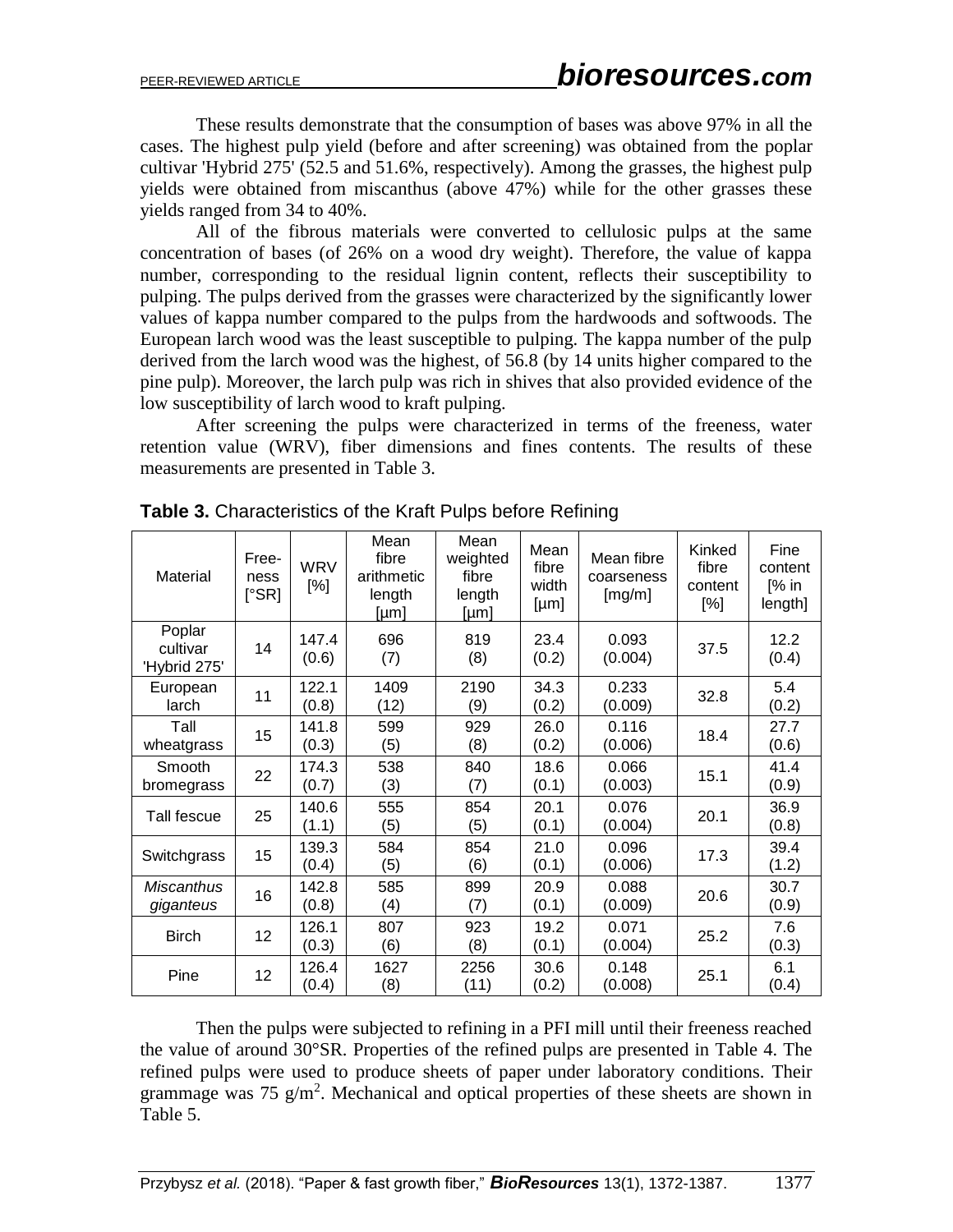| Material                           | Freeness<br>$[^{\circ}$ SR] | <b>WRV</b><br>[%] | Mean<br>fibre<br>arithmetic<br>length<br>[µm] | Mean<br>weighted<br>fibre<br>length<br>[µm] | Mean<br>fibre<br>width<br>[µm] | Mean fibre<br>coarseness<br>[mg/m] | Kinked<br>fibre<br>content<br>[%] | Fine<br>content<br>[% in<br>length] |
|------------------------------------|-----------------------------|-------------------|-----------------------------------------------|---------------------------------------------|--------------------------------|------------------------------------|-----------------------------------|-------------------------------------|
| Poplar<br>cultivar<br>'Hybrid 275' | 31                          | 263.1<br>(0.9)    | 687<br>(8)                                    | 815<br>(8)                                  | 24.0<br>(0.1)                  | 0.090<br>(0.006)                   | 21.4<br>(1.1)                     | 12.8<br>(0.8)                       |
| European<br>larch                  | 29                          | 226.5<br>(1.8)    | 975<br>(6)                                    | 1645<br>(6)                                 | 34.1<br>(0.2)                  | 0.244<br>(0.012)                   | 30.8<br>(0.6)                     | 29.2<br>(0.9)                       |
| Tall<br>wheatgrass                 | 30                          | 196.4<br>(0.8)    | 579<br>(5)                                    | 886<br>(6)                                  | 25.3<br>(0.2)                  | 0.118<br>(0.004)                   | 20.1<br>(1.8)                     | 31.7<br>(1.3)                       |
| Smooth<br>bromegrass               | 31                          | 221.5<br>(1.2)    | 513<br>(11)                                   | 803<br>(8)                                  | 17.7<br>(0.1)                  | 0.056<br>(0.005)                   | 19.9<br>(1.6)                     | 38.3<br>(1.4)                       |
| Tall fescue                        | 31                          | 238.0<br>(1.6)    | 519<br>(4)                                    | 804<br>(4)                                  | 18.4<br>(0.1)                  | 0.061<br>(0.002)                   | 20.2<br>(1.1)                     | 42.3<br>(0.6)                       |
| Switchgrass                        | 31                          | 209.7<br>(0.9)    | 538<br>(6)                                    | 780<br>(7)                                  | 19.5<br>(0.1)                  | 0.082<br>(0.004)                   | 17.8<br>(1.2)                     | 45.2<br>(0.8)                       |
| <b>Miscanthus</b><br>giganteus     | 30                          | 202.4<br>(1.2)    | 574<br>(5)                                    | 867<br>(5)                                  | 21.8<br>(0.2)                  | 0.088<br>(0.011)                   | 18.8<br>(1.0)                     | 30.0<br>(1.0)                       |
| <b>Birch</b>                       | 31                          | 246.4<br>(1.6)    | 803<br>(9)                                    | 924<br>(9)                                  | 20.3<br>(0.2)                  | 0.084<br>(0.003)                   | 22.7<br>(0.8)                     | 12.5<br>(0.4)                       |
| Pine                               | 29                          | 239.3<br>(1.4)    | 1323<br>(11)                                  | 2007<br>(6)                                 | 30.8<br>(0.2)                  | 0.142<br>(0.006)                   | 22.2<br>(0.6)                     | 16.6<br>(0.3)                       |

| Table 4. Characteristics of the Refined Pulps (freeness around 30°SR +/- 1°SR) |  |  |
|--------------------------------------------------------------------------------|--|--|
|                                                                                |  |  |

**Table 5.** Mechanical and Optical Properties of Paper Sheets Produced from Refined Pulps (freeness 30°SR +/-1°SR)

| Material                           | <b>Bulk</b><br>[cm <sup>3</sup> /g] | Tensile<br>index<br>[N·m/g] | <b>Stretch</b><br>[%] | TEA<br>[J/m <sup>2</sup> ] | <b>Burst</b><br>index<br>[ $kPa·m²/$<br><u>g]</u> | Tear<br>index<br>$\text{ImN}\cdot\text{m}^2$ /<br>gJ | <b>Brightness</b><br>$[\%]$ | Opacity<br>[%] |
|------------------------------------|-------------------------------------|-----------------------------|-----------------------|----------------------------|---------------------------------------------------|------------------------------------------------------|-----------------------------|----------------|
| Poplar<br>cultivar<br>'Hybrid 275' | 1.267                               | 109.0<br>(2.6)              | 3.51<br>(0.12)        | 197.6<br>(6.4)             | 8.3<br>(0.2)                                      | 3.8<br>(0.5)                                         | 27.14<br>(0.51)             | 99.68          |
| European<br>larch                  | 1.634                               | 90.0<br>(1.8)               | 3.03<br>(0.18)        | 136.9<br>(2.9)             | 7.8<br>(0.3)                                      | 8.0<br>(0.3)                                         | 14.09<br>(0.30)             | 97.31          |
| Tall<br>wheatgrass                 | 1.517                               | 81.6<br>(2.0)               | 2.24<br>(0.06)        | 114.0<br>(3.8)             | 6.4<br>(0.4)                                      | 3.2<br>(0.3)                                         | 33.55<br>(0.31)             | 99.59          |
| Smooth<br>bromegrass               | 1.565                               | 89.0<br>(1.4)               | 3.05<br>(0.09)        | 137.1<br>(2.0)             | 7.1<br>(0.1)                                      | 4.4<br>(0.4)                                         | 29.45<br>(0.33)             | 99.02          |
| Tall fescue                        | 1.520                               | 85.7<br>(1.6)               | 3.03<br>(0.09)        | 130.9<br>(2.3)             | 6.2<br>(0.1)                                      | 4.4<br>(0.3)                                         | 31.64<br>(0.58)             | 99.64          |
| Switchgrass                        | 1.608                               | 68.9<br>(1.2)               | 2.32<br>(0.04)        | 78.9<br>(1.6)              | 4.3<br>(0.3)                                      | 3.7<br>(0.6)                                         | 30.13<br>(0.42)             | 99.74          |
| <b>Miscanthus</b><br>giganteus     | 1.342                               | 73.4<br>(2.4)               | 2.30<br>(0.12)        | 96.7<br>(3.2)              | 4.4<br>(0.2)                                      | 3.7<br>(0.5)                                         | 31.03<br>(0.35)             | 99.02          |
| <b>Birch</b>                       | 1.185                               | 105.8<br>(0.8)              | 2.92<br>(0.06)        | 156.8<br>(1.1)             | 7.2<br>(0.3)                                      | 3.8<br>(0.4)                                         | 21.24<br>(0.33)             | 98.06          |
| Pine                               | 1.316                               | 103.9<br>(1.0)              | 2.69<br>(0.05)        | 131.3<br>(1.4)             | 6.9<br>(0.2)                                      | 6.1<br>(0.2)                                         | 21.87<br>(0.33)             | 98.06          |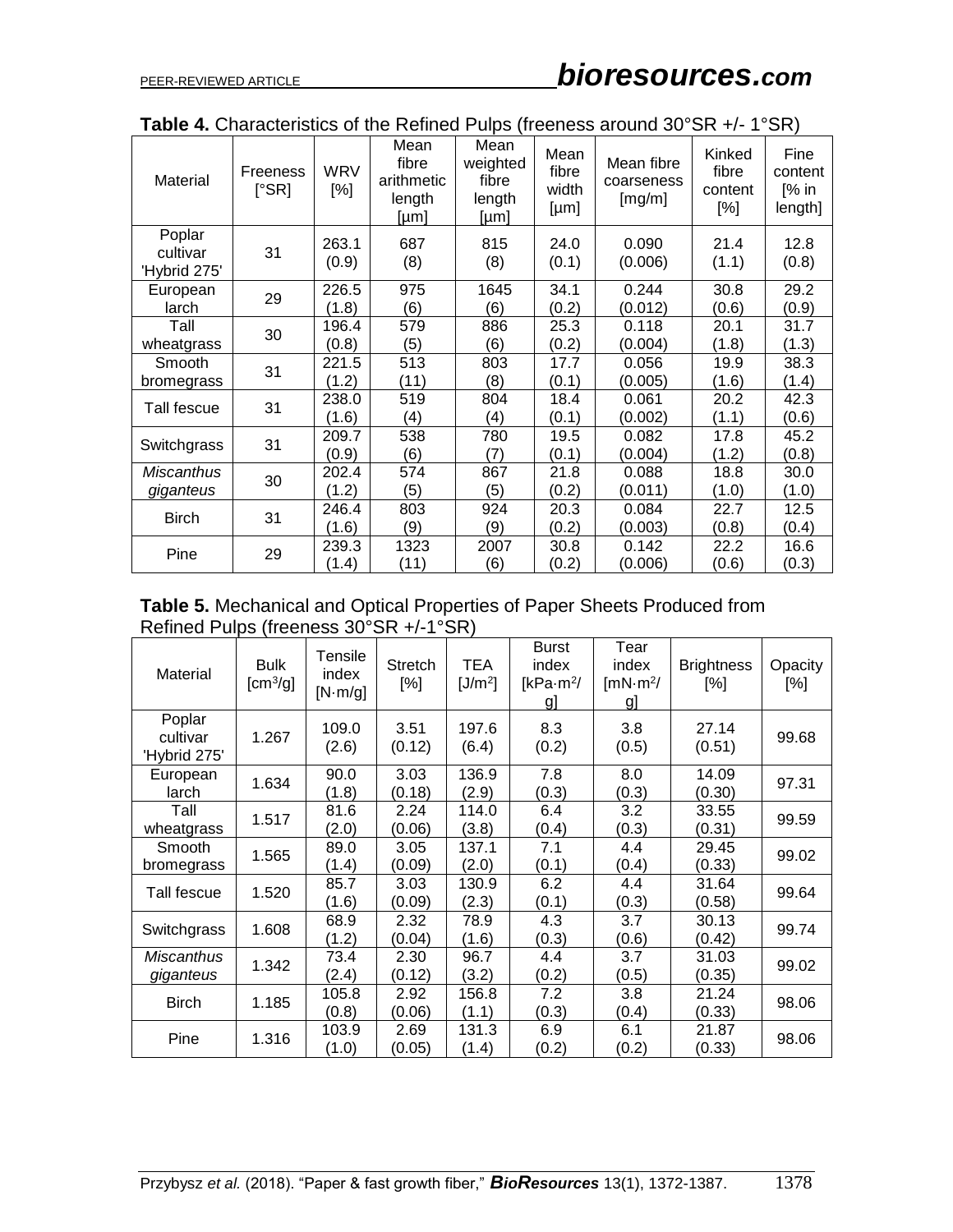# PEER-REVIEWED ARTICLE *bioresources.com*



**Fig. 1.** Microscopic images of the tested fibrous materials recorded using a Morfi Compact Black Edition apparatus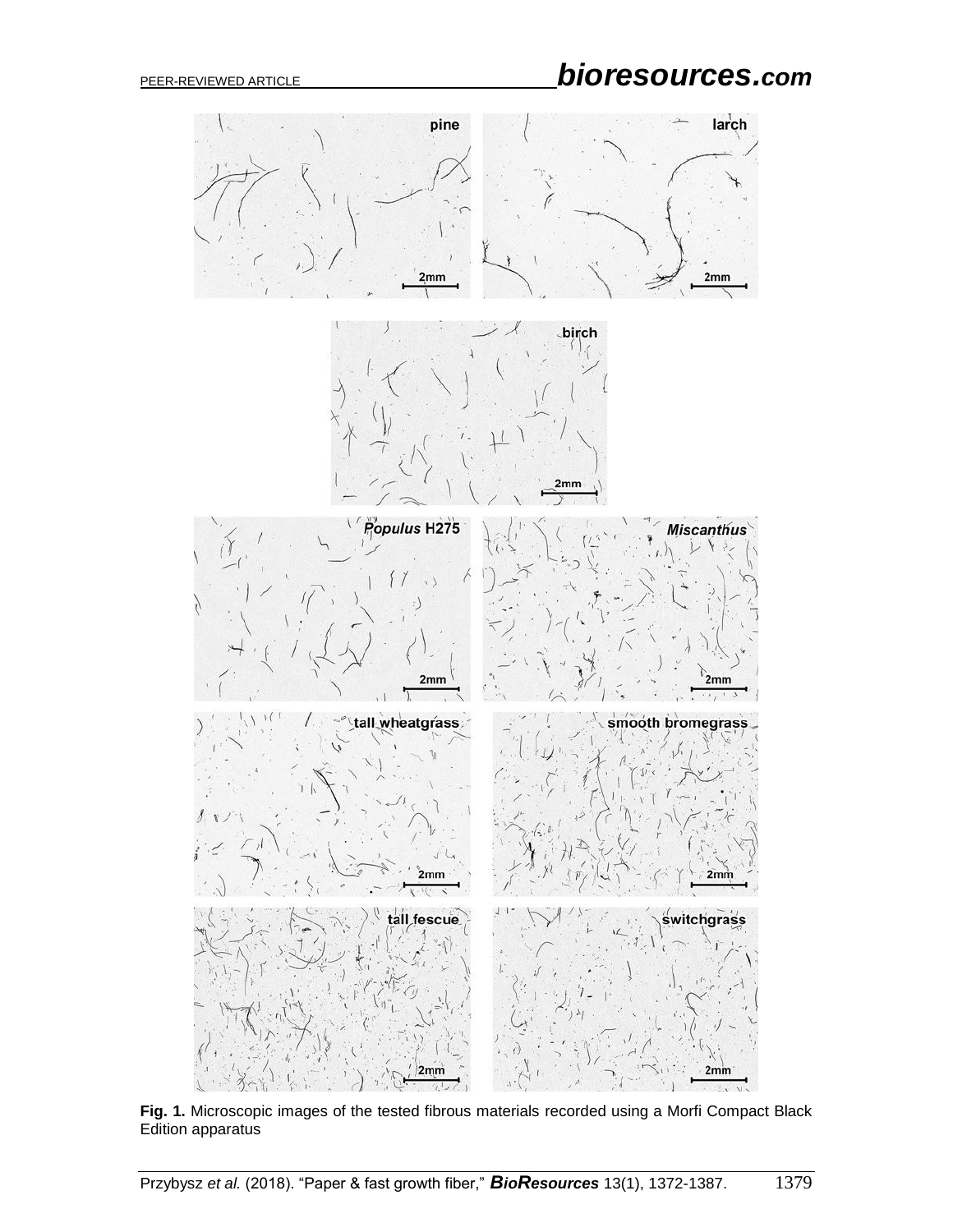## PEER-REVIEWED ARTICLE *bioresources.com*



**Fig. 2.** Microscopic images of the paper sheets derived from the refined pulps derived from the tested fibrous materials recorded using a SEM/EDS Hitachi S-4700 microscope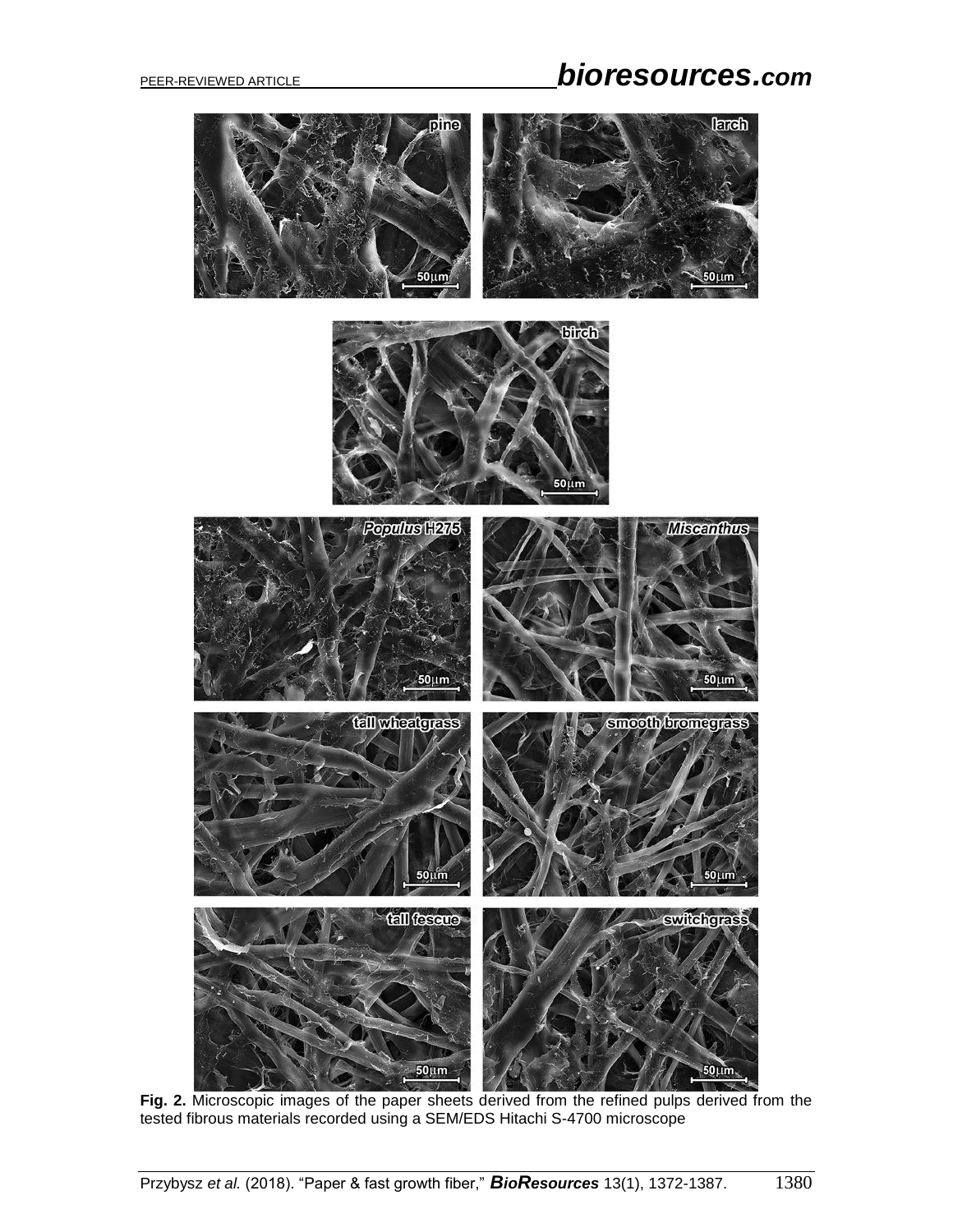Novel, fast growing fibrous resources that may be used in papermaking instead of wood have been sought after for many years (Oggiano *et al.* 1997). A particularly promising crop is *Miscanthus giganteus* because its annual biomass harvests from one hectare may reach 30 tons (Marín *et al.* 2009). This biomass may be used for production of kraft cellulosic pulps as well as TMP and CTMP pulps (Cappelletto *et al.* 2000). These pulps may be added to the pulps obtained from recycled paper and used as replacements of hardwood pulps (Madakadze *et al.* 1999). The papermaking utility of *Miscanthus giganteus* is well documented in numerous scientific publications (Pažitný *et al.* 2013; Danielewicz *et al.* 2015). Our research indicate that higher yield of miscanthus pulp can be achieved (47.12%). Also, other grasses, byproducts of food processing such as orange and lemon peels (Żubrzak 2014; Finell 2003), and algal biomass were tested as alternative fiber resources for paper production (Ververis *et al.* 2007). However, commercial application of these materials at the present time is problematic because it requires modification of pulping technology and investments in a new equipment (Dietz *et al.* 2014). Moreover, in all of the mentioned raw materials, both pulp and paper properties were significantly lower compared to the investigated fast growing grasses and trees. From the technological point of view, this is much easier to produce paper from fast growing grasses (Law *et al.* 2001; Shatalov and Pereira 2006; Madakadze *et al.* 2010) and trees from managed plantations, *e.g.* fast growing poplar species (Semen *et al.* 2001; Francis *et al.* 2006; Ai and Tschirner 2010, Zamora *et al.* 2013). This information was confirmed also by our research. Kappa number, for all investigated grasses and poplar 'Hybrid 275' ranged from 12.25 (tall wheatgrass) to 14.31 (*Miscanthus giganteus*). Although the papermaking potential of certain grasses, such as tall wheatgrass (Smith 1996), has already been estimated, the majority of studies focused on problems related to their cultivation and biomass yields. This is the first work presenting properties of pulps obtained from the selected fast growing plants and paper produced from these pulps. No comprehensive information regarding properties of pulp and paper for smooth bromegrass are presented in the scientific literature. The available information is mainly limited to biomass yield (Coffey *et al.* 1997). The results suggest that the most attractive materials are tall wheatgrass and poplar cultivar 'Hybrid 275' that may be used in papermaking as birch wood replacements. Cellulosic pulp from tall wheatgrass was characterized by lower fiber length (819  $\mu$ m) and higher fines content (27.7%). Tensile properties of hand sheets of paper are approximately 10% lower than for paper produced from poplar 'Hybrid 275' but still at acceptable level. Because of the limited resources of birch wood (Koski and Rousi 2005; Soleimani *et al.* 2012), the biomass of fast growing plants may be regarded a profitable and technologically attractive alternative. The alternative fiber resources may be used to produce kraft and semi-chemical pulps (Cappelletto *et al.* 2000). Properties of the pulps derived from grasses and birch wood are similar (Kürschner and Hoffer 1929; Thykesson *et al.* 1998; Albert *et al.* 2011). However, they are worse compared to the pine wood pulps that are characterized by the higher fiber length (2256  $\mu$ m) and coarseness (0.148). According to the literature, the chemical composition of pulps from biomass of grasses and length of fibers depend not only on botanical origin but also time of harvesting and site of plantation (Pahkala and Pihala 2000; Jahan *et al.* 2007). The chemical composition of the pulps produced in this study from the presented grass species was different than that reported by other authors, and the differences in the contents of cellulose and lignin were around 15% (Ververis *et al.* 2004). The differences in chemical composition cause differences in the properties of pulp and paper. To minimize the effect of pulping and refining conditions on paper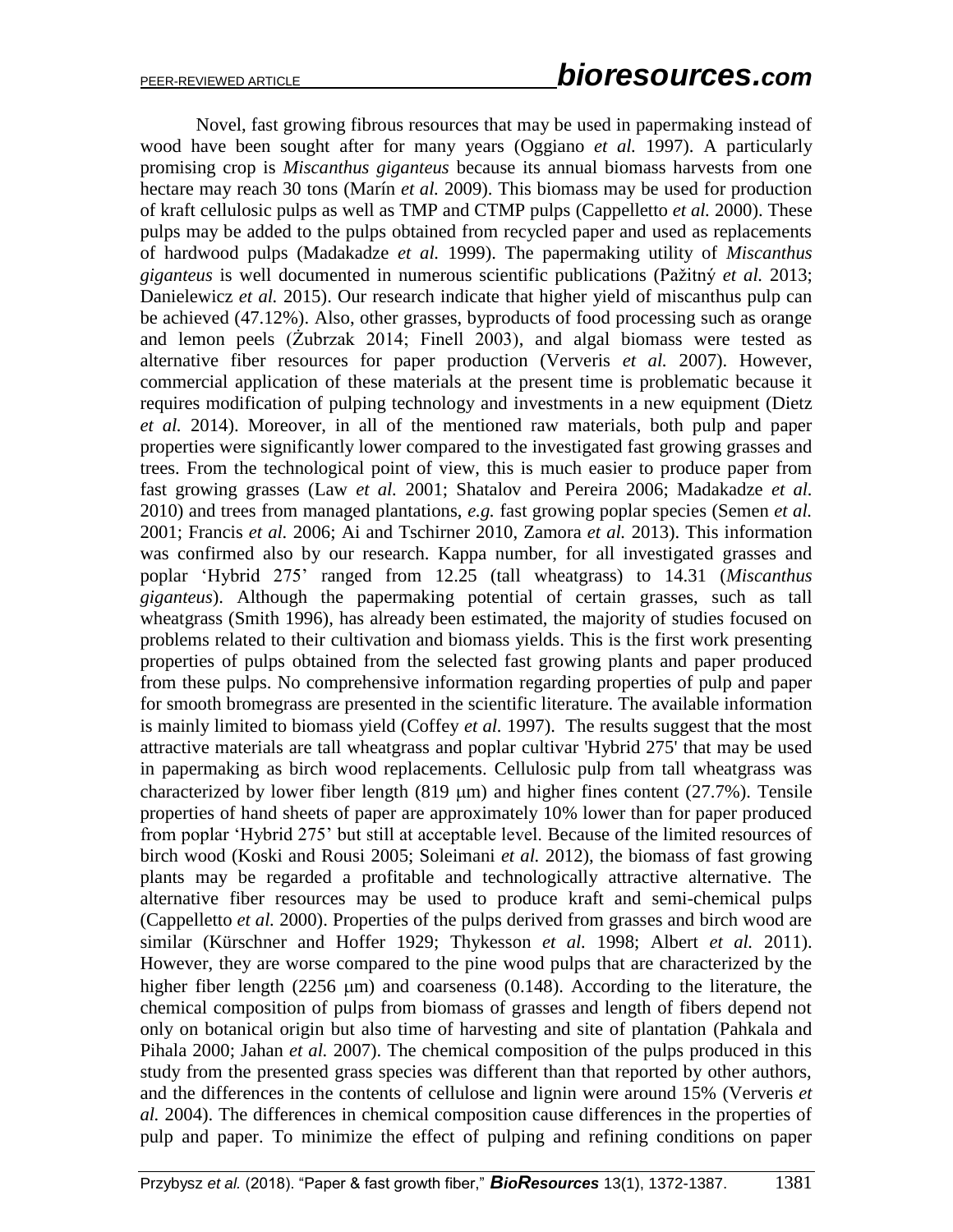characteristics, the nine materials used in this study were subjected to kraft pulping under the same conditions and refined to the same freeness.

#### **CONCLUSIONS**

- 1. Properties of cellulosic pulps from fast growing trees and grasses were investigated in this study and believed to be potentially attractive for papermaking. The pulp from wood of European larch is much less attractive despite the high length and coarseness of fibers.
- 2. Among the woods tested, the highest and lowest pulp yields were obtained from the poplar cultivar 'Hybrid 275' (51.6% w/w on a wood dry weight) and European larch (36.6% w/w), respectively. The latter pulp was rich in shives that had to be discarded by screening. Among the tested grasses, the highest pulp yield was obtained from *Miscanthus giganteus* (7 to 13% more than from the biomass of the other grasses).
- 3. The fibers contained in the pulps from poplar wood and biomass of grasses were only slightly shorter than the birch pulp fibers. Among the pulps from grasses, the fibers from tall wheatgrass were characterized by the greatest weighted length and coarseness.
- 4. The lowest fines content in the pulps from the fast growing plants was observed in the pulp from the European larch (similar to the contents of fines in the pine and birch pulps). The other pulps contained around 2 to 6 times more fines. However, because of the lower fiber coarseness the high fines content had no impact on the density of paper produced from other pulps. The large part of fines in these pulps originated from the biomass subjected to pulping.
- 5. Paper sheets produced from the poplar cultivar 'Hybrid 275' showed the highest tensile strength among paper sheets produced from the fast growing trees. The static strength of paper sheets from the poplar cultivar 'Hybrid 275' and birch were nearly the same. Paper produced from the European larch pulp exhibited the high dynamic tensile properties (by 25% higher than the paper from pine pulp), which were ascribed to the high length and coarseness of fibers.
- 6. Paper sheets produced from the grasses tall wheatgrass, smooth brome, and tall fescue were characterized by nearly the same mechanical properties as sheets of birch paper, while properties of paper sheets from *Miscanthus giganteus* were only slightly worse.
- 7. The pulps produced from fast growing trees and grasses are interesting substitutes of hardwood pulps. These fiber resources are attractive from the technological and economic points of view because of the short period of growth and productive crops.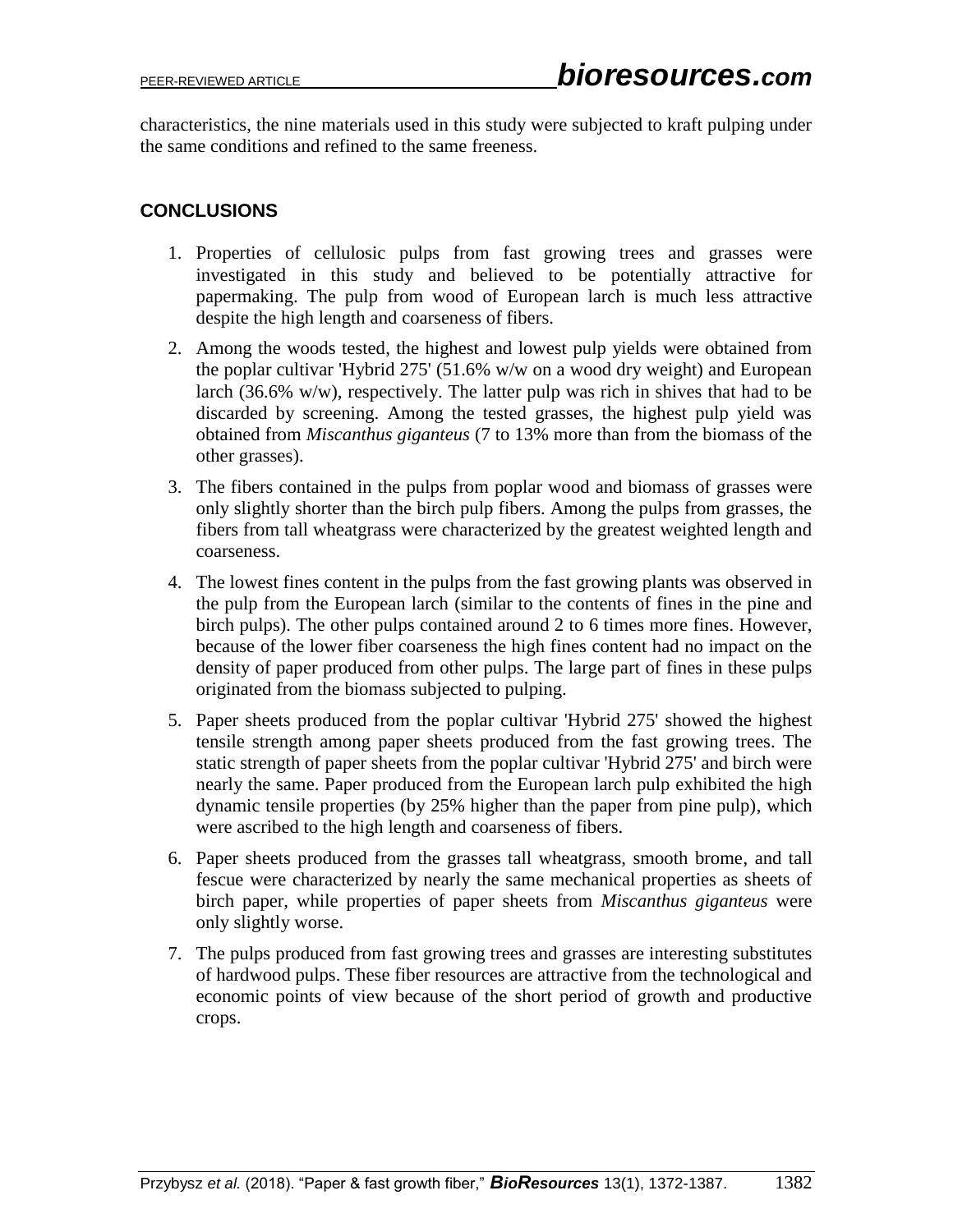#### **ACKNOWLEDGMENTS**

The authors are grateful for the support of the National Centre for Research and Development, Grant. No. BIOSTRATEG2/298537/7/NCBR/2016 and LIDER/002/406/L-4/NCBR/2013.

#### **REFERENCES CITED**

- Aase, J. K., and Siddoway, F. H. (1974). "Tall wheatgrass barriers and winter wheat response," *Agricultural Meteorology* 13(3), 321-338. DOI: 10.1016/0002- 1571(74)90073-9
- Ai, J., and Tschirner, U. (2010). "Fiber length and pulping charakteristics of switchgrass, alfalfa stems, hybrid poplar and willow biomasses," *Bioresource Technology* 101(1), 215-221. DOI: 10.1016/j.biortech.2009.07.090
- Albert, S., Padhiar, A., and Gandhi, D. (2011). "Fiber properties of *Sorghum halepense* and its suitability for paper production," *Journal of Natural Fibers* 8(4), 263-271. DOI: 10.1080/15440478.2011.626236
- Almeida, A. C., Soares, J. V., Landsberg, J. J., and Rezende, G. D. (2007). "Growth and water balance of *Eucalyptus grandis* hybrid plantations in Brazil during a rotation for pulp production," *Forest Ecology and Management* 251(1-2), 10-21. DOI: 10.1016/j.foreco.2007.06.009
- Arias, D., Calvo-Alvarado, J., Richter, D. D., and Dohrenbusch, A. (2011). "Productivity, aboveground biomass, nutrient uptake and carbon content in fast-growing tree plantations of native and introduced species in the Southern Region of Costa Rica," *Biomass and Bioenergy* 35(5), 1779-1788. DOI: 10.1016/j.biombioe.2011.01.009
- Bajpai, P. (2016). *Pulp and Paper Industry: Energy Conservation*, Elsevier, Amsterdam, NL.
- Boruszewski, P., Jankowska, A., and Kurowska, A. (2017). "Comparison of the structure of juvenile and mature wood of *Larix decidua* Mill. from fast-growing plantations in Poland," *BioResources* 12(1), 1813-1825. DOI: 10.15376/biores.12.1.1813-1825
- Cappelletto, P., Mongardini, F., Barberi, B., Sannibale, M., Brizzi, M., and Pignatelli, V. (2000). "Papermaking pulps from the fibrous fraction of *Miscanthus x Giganteus*," *Industrial Crops and Products* 11(2-3), 205-210. DOI: 10.1016/S0926- 6690(99)00051-5
- Carle, J. B., and Holmgren, L. P. B. (2009). "Wood from planted forests: Global outlook to 2030," *Planted Forests: Uses, Impacts and Sustainability*, J. Evans (ed.), CAB International and Food and Agriculture Organization of the United Nations, Rome, Italy. DOI: 10.1079/9781845935641.0047
- Christersson, L. (2008). "Poplar plantations for paper and energy in the south of Sweden," *Biomass and Bioenergy* 32(11), 997-1000. DOI: 10.1016/j.biombioe.2007.12.018
- Coffey, K. P., Brazle, F. K., Higgins, J. J., Moyer, J. L., Hatfield, E. E., and Lemenager R. (1997). "Effects of gathering time on weight and shrink of steers grazing smooth bromegrass pastures," *The Professional Animal Scientist* 13(4), 170-175 DOI: 10.15232/S1080-7446(15)31879-9
- Danielewicz, D., Surma-Ślusarska, B., Żurek, G., and Martyniak, D. (2015). "Selected Grass plants as biomass fuels and raw materials for papermaking. Part I. Calorific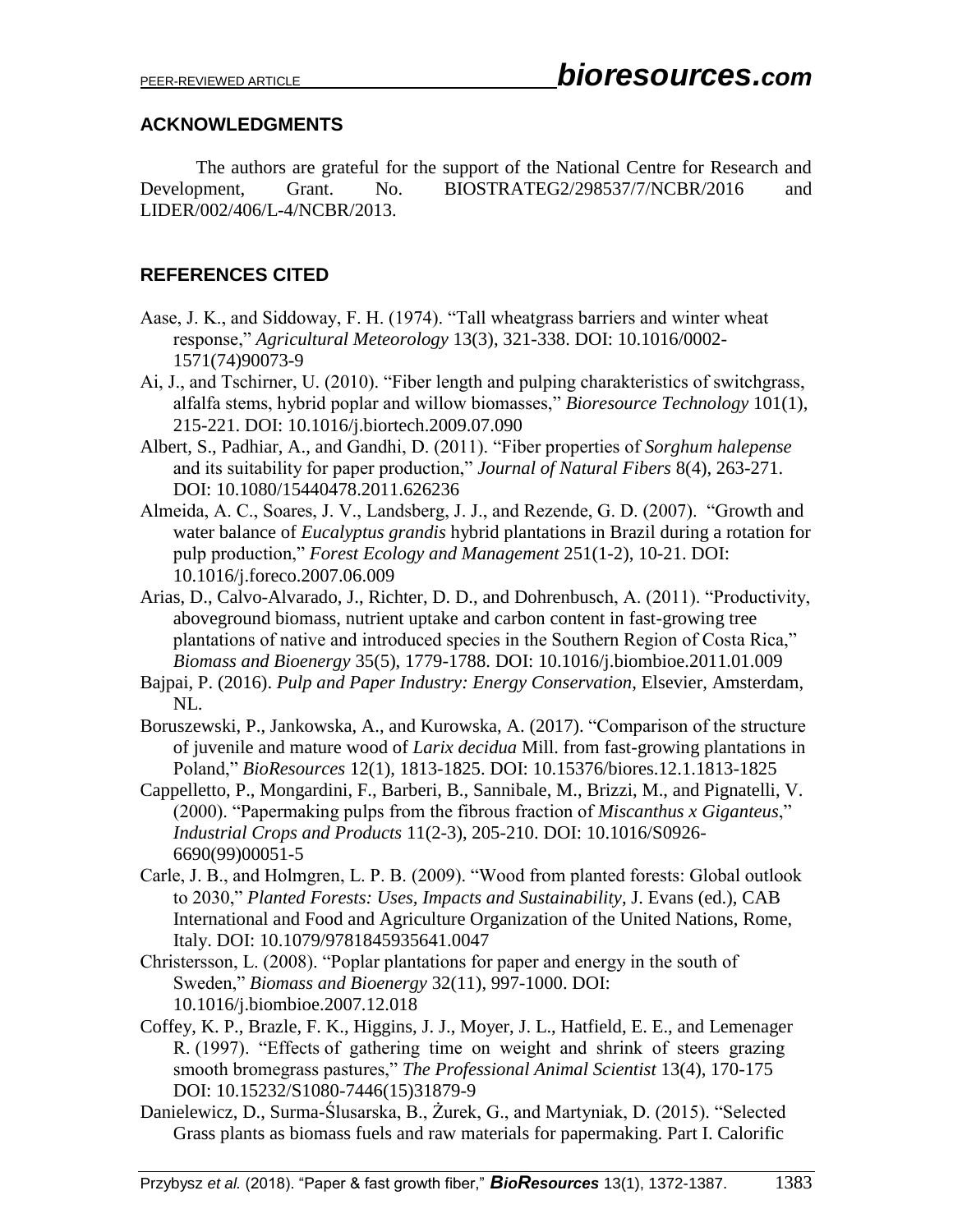value and chemical composition," *BioResources* 10(4), 8539-8551. DOI: 10.15376/biores.10.4.8539-8551

- Del Lungo, A., Ball, J., and Carle, J. (2006). "Global planted forests thematic study: results and analysis," (Planted Forests and Trees Working Paper FP/38E), Food and Agricultural Organization, Rome, Italy, (www.fao.org/forestry/12139- 03441d093f070ea7d7c4e3ec3f306507.pdf).
- Dietz, W., Schütt, F., and Dornack, Ch. (2014). "Ersatz klassischer Faserstoffe durch biogene ReststoffeTeil 1," *Wochenblatt für Papierfabrikation* 142(4), 200-205.
- Finell, M. (2003). "The use of Red Canary Grass (*Phalaris arundinacea*) as a short fibre raw material for the pulp and paper industry," Doctoral Thesis, Swedish University of Agricultural Sciences, Umeå, Sweden, (http://citeseerx.ist.psu.edu/viewdoc/download?doi=10.1.1.632.2661&rep=rep1&typ e=pdf).
- Fornalski, Z. (2015). "Paper and board production and consumption 2014 in Poland," *Przegląd Papierniczy* 71(9), 482-492.
- Francis, R. C., Hanna, R. B., Shin, S. J., Brown, A. F., and Riemenschneider D. E. (2006). "Papermaking characteristics of three *Populus* clones grown in the northcentral United States," *Biomass and Bioenergy* 30(8-9), 803-808. DOI: 10.1016/j.biombioe.2005.08.003
- ISO 187. (1990). "Paper, board and pulps Standard atmosphere for conditioning and testing and procedure for monitoring the atmosphere and conditioning of samples," International Organization for Standardization, Geneva, Switzerland.
- ISO 534. (2011). "Paper and board Determination of thickness, density and specific volume," International Organization for Standardization, Geneva, Switzerland.
- ISO 1924-2. (2008). "Paper and board -- Determination of tensile properties -- Part 2: Constant rate of elongation method (20 mm/min)," International Organization for Standardization, Geneva, Switzerland.
- ISO 1974. (2012). "Paper Determination of tearing resistance Elmendorf method," International Organization for Standardization, Geneva, Switzerland.
- ISO 2758. (2014). "Paper Determination of bursting strength," International Organization for Standardization, Geneva, Switzerland.
- ISO 5263-1. (2004). "Pulps Laboratory wet disintegration Part 1: Disintegration of chemical pulps," International Organization for Standardization, Geneva, Switzerland.
- ISO 5264-2. (2011). "Pulps Laboratory beating Part 2: PFI mill method," International Organization for Standardization, Geneva, Switzerland.
- ISO 5267-1. (2000). "Pulps Determination of drainability Part 1: Schopper-Riegler method," International Organization for Standardization, Geneva, Switzerland.
- ISO 5269-2. (2004). "Pulps Preparation of laboratory sheets for physical testing Part 2: Rapid-Köthen method," International Organization for Standardization, Geneva, Switzerland.
- ISO 5351. (2010). "Pulps Determination of limiting viscosity number in cupriethylenediamine (CED) solution," International Organization for Standardization, Geneva, Switzerland.
- ISO 16065-2. (2016). "Pulps Determination of fibre length by automated optical analysis - Part 2: Unpolarized light method," International Organization for Standardization, Geneva, Switzerland.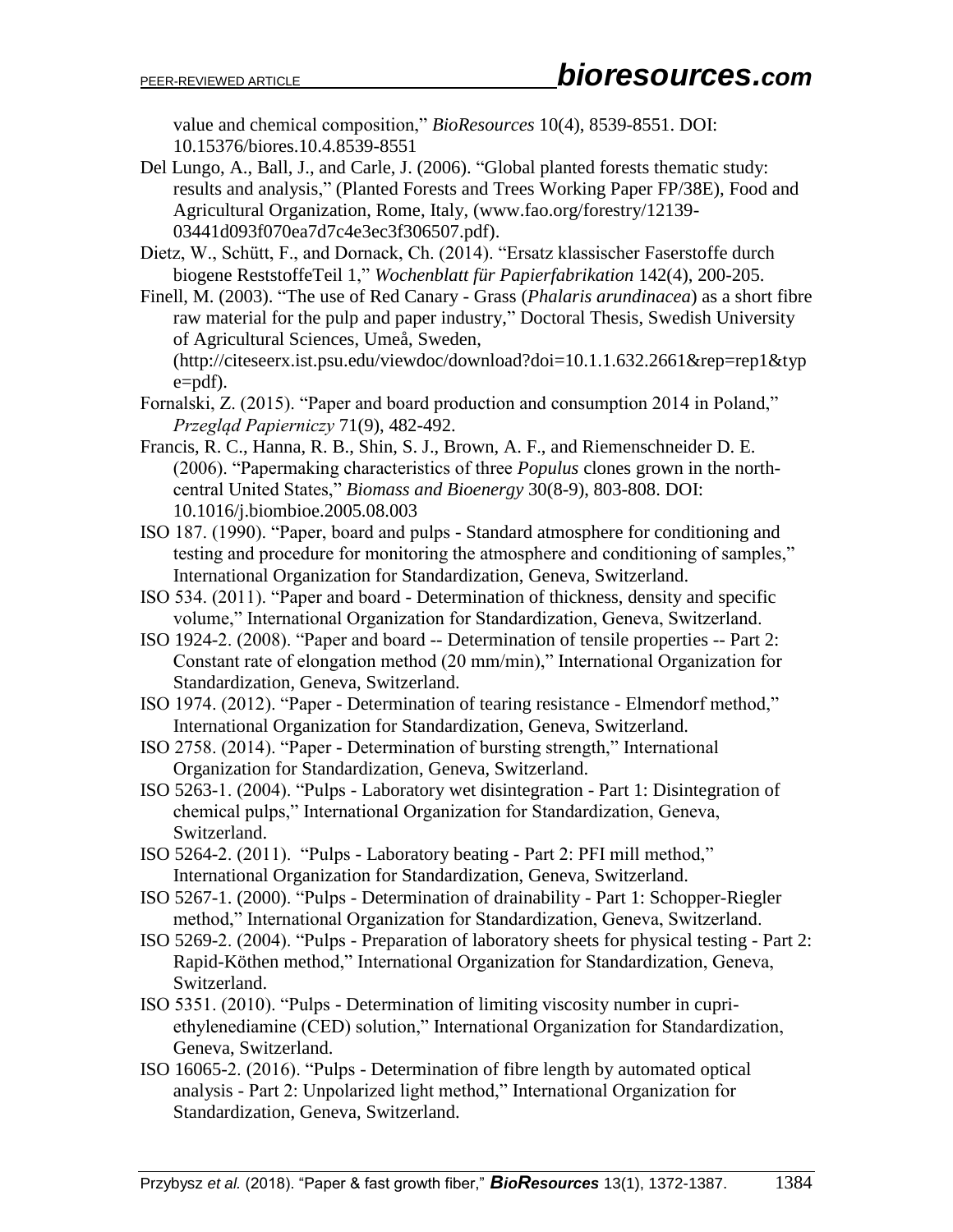- ISO 23714. (2014). "Pulps Determination of water retention value (WRV)," International Organization for Standardization, Geneva, Switzerland.
- Jahan, M. S., Islam, M. K., Chowdhury, D. A. N., Moeiz, S. M. I., and Arman, U. (2007). "Pulping and papermaking properties of pati (*Typha*)," *Industrial Crops and Products* 26(3), 259-264. DOI: 10.1016/j.indcrop.2007.03.014
- Koski, V., and Rousi, M. (2005). "A review of the promises and constraints of breeding silver birch (*Betula pendula* Roth) in Finland," *Forestry* 78(2), 187-198. DOI: 10.1093/forestry/cpi017
- Kürschner, K., and Hoffer, A. (1929). "Ein neues Verfahren zur Bestimmung der Zellulose in Hölzern und Zellstoffen," *Technol. Chem. Papier und Zellstoff Fabr.* 26, 125-129.
- Law, K. N., Kokta, B. V., and Mao, C. B. (2001). "Fibre morphology and soda-sulphite pulping of switchgrass," *Bioresource Technology* 77(1), 1-7. DOI: 10.1016/S0960- 8524(00)00140-1
- Leblois, A., Damette, O., and Wolfersberger, J. (2017). "What has driven deforestation in developing countries since the 2000s? Evidence from new remote-sensing data," *World Development* 92, 82-102. DOI: 10.1016/j.worlddev.2016.11.012
- Madakadze, I. C., Masamvu TM, Radiotis T., Li, J., and Smith, D. L. (2010). "Evaluation of pulp and paper making characteristic of elephant grass (*Pennisetum purpureum* Schum) and switchgrass (*Panicum virgatum* L.)," *African Journal of Environmental Science and Technology* 4(7), 465-470. DOI: 10.5897/AJEST10.097
- Madakadze, I. C., Radiotis, T., Li, J., Goel, K., and Smith, D. L. (1999). "Kraft pulping characteristics and pulp properties of warm season grasses," *Bioresource Technology* 69(1), 75-85. DOI: 10.1016/S0960-8524(98)00131-X
- Marín, F., Sànchez, J. L., Arauzo, J., Fuertes, R., and Gonzalo, A. (2009). "Semichemical pulping of *Miscanthus giganteus*. Effect of pulping conditions on some pulp and paper properties," *Bioresource Technology* 100(17), 3933-3940. DOI: 10.1016/j.biortech.2009.03.011
- Martyniak, D., and Żurek, G. (2014). "The effect of sowing quantity and row spacing on seed production of few minor grass species," *Plant Breeding and Seed Science* 66(1), 39-50. DOI: 10.2478/v10129-011-0056-4
- Milovanovic, J., Drazic, G., Ikanovic, J., Jurekova, Z., and Rajkovic, S. (2012). "Sustainable production of biomass through *Miscanthus giganteus* plantation development," *Annals of the Faculty of Engineering Hunedoara* 10(1), 79-82.
- Mirski, R., Boruszewski, P., Trociński, A., and Dziurka, D. (2017). "The possibility to use long fibres from fast growing hemp (*Cannabis sativa* L.) for the production of boards for the building and furniture industry," *BioResources* 12(2), 3521-3529. DOI: 10.15376/biores.12.2.3521-3529
- Modrzejewski, K., Olszewski, J., and Rutkowski, J. (1969). *Analysis in Papermaking Industry*. Lodz University of Technology Publisher, Łódź, Poland.
- Muylle, H., Van Hulle, S., De Vliegher, A., Baert, J., Van Bockstaele, E., and Rolánd-Ruiz, I. (2015). "Yield and energy balance of annual and perennial lignocellulosic crops for bio-refinery use: a 4-year field experiment in Belgium," *European Journal of Agronomy* 63, 62-70. DOI: 10.1016/j.eja.2014.11.001
- Oggiano, N., Angelini, L. G., and Cappelletto, P. (1997). "Pulping and paper properties of some fibre crops," *Industrial Crops and Products* 7(1), 59-67. DOI: 10.1016/S0926-6690(97)00071-X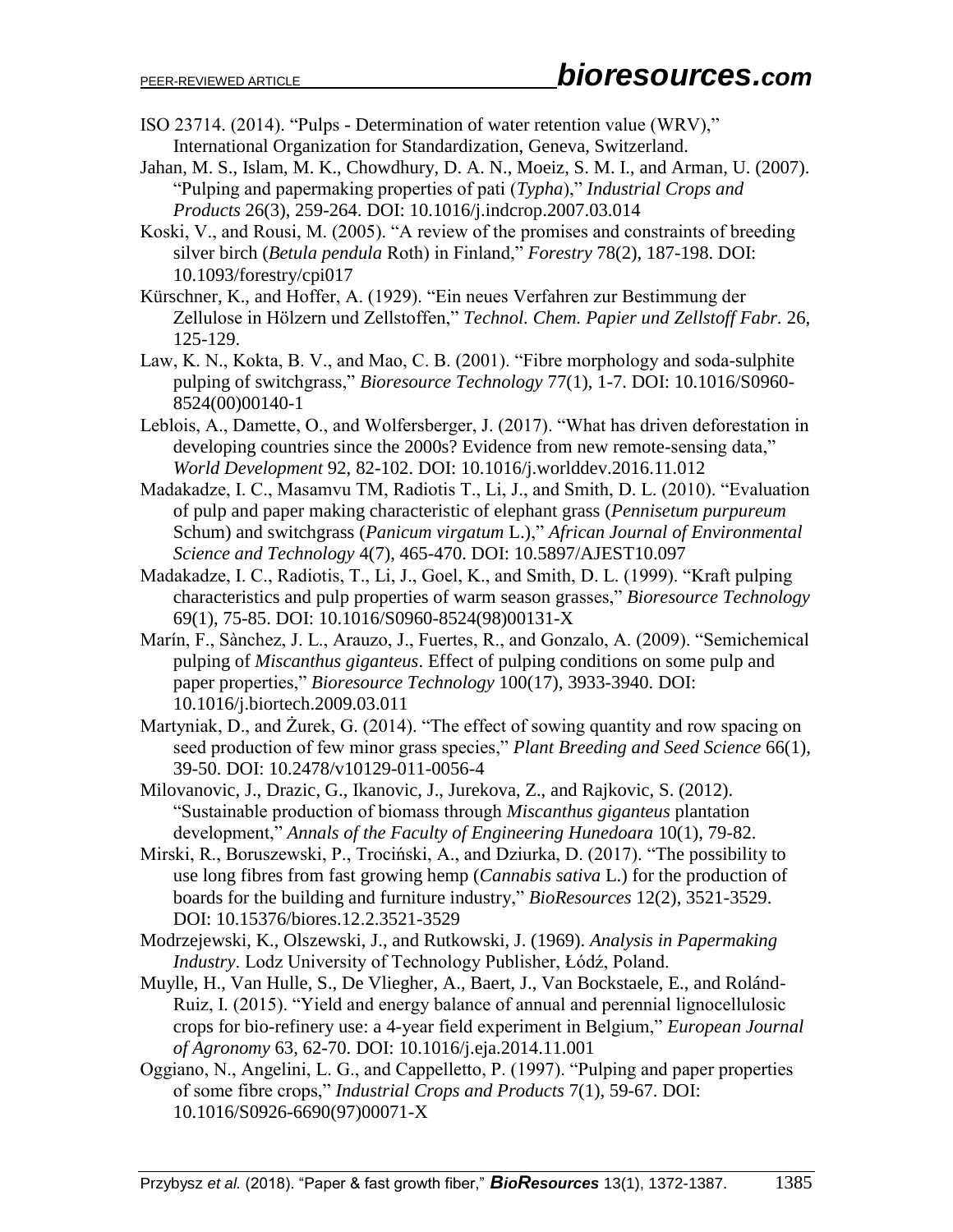- Pahkala, K., and Pihala, M. (2000). "Different plant parts as raw material for fuel and pulp production," *Industrial Crops and Products* 11(2-3), 119-128. DOI: 10.1016/S0926-6690(99)00050-3
- Pažitný, A., Russ, A., Boháček, Š., Bottová, V., and Černá, K. (2013). "Utilization of energetic grass fibre for modification of recovered fibre properties," *Wood Research* 58, 181-190.
- Saikia, C. N., Goswami, T., and Ali, F. (1997). "Evaluation of pulp and paper making characteristics of certain fast growing plants," *Wood Science and Technology* 31(6), 467-475. DOI:10.1007/BF00702569
- Semen, E., Kuo, M., Su, Y., Hall, R. B., and Stokke, D. D. (2001). "Physical properties of kraft pulp from four-year-old aspen hybrids and crosses," *Wood and Fiber Science* 33(1), 140-147.
- Shatalov, A. A., and Pereira, H. (2006). "Papermaking fibers from giant reed (*Arundo donax* L.) by advanced ecologically friendly pulping and bleaching technologies," *BioResources* 1(1), 45-61.
- Smith, K. F. (1996). "Tall wheatgrass (*Thinopyrum ponticum* (Podp.) Z.W. Liu + R.R.C. Wang): A neglected resource in Australian pasture," *New Zealand Journal of Agricultural Research* 39(4), 623-627. DOI: 10.1080/00288233.1996.9513222
- Soleimani, A., Resalati, H., and Akbarpour, I. (2012). "The effect of using white birch on mechanical properties and fiber length distribution of mixed hardwood CMP pulp," *Lignocellulose* 1(2), 83-91.
- Spiegelberg, H. L. (1966). "The effect of hemicelluloses on the mechanical properties of individual pulp fibers," *Tappi* 49(9), 388-396.
- TAPPI T203 cm-09 (2009). "Alpha-, beta- and gamma-cellulose in pulp," TAPPI Press, Atlanta, GA.
- TAPPI T204 cm-07 (2007). "Solvent extractives of wood and pulp," TAPPI Press, Atlanta, GA.
- TAPPI T211 om-12 (2012). "Ash in wood, pulp, paper and paperboard: Combustion at 525 degrees C," TAPPI Press, Atlanta, GA.
- TAPPI T222 om-11 (2011). "Acid insoluble lignin in wood and pulp," TAPPI Press, Atlanta, GA.
- TAPPI T249 cm-09 (2009). "Carbohydrate composition of extractive-free wood and wood pulp by gas-liquid chromatography," TAPPI Press, Atlanta, GA.
- TAPPI T452 om-08 (2008). "Brightness of pulp, paper, and paperboard (directional reflectance at 457 nm)," TAPPI Press, Atlanta, GA.
- TAPPI T519 om-11 (2011). "Diffuse opacity of paper (D/0 paper backing)," TAPPI Press, Atlanta, GA.
- Thykesson, M., Sjӧberg, L. A., and Ahlgren, P. (1998). "Paper properties of grass and straw pulps," *Industrial Crops and Products* 7(2-3), 351-362. DOI: 10.1016/S0926- 6690(97)10001-2
- Tilman, D., Hill, J., and Lehman C. (2006). "Carbon-negative biofuels from low-input high diversity grassland biomass," *Science* 314(5805), 598-600. DOI: 10.1126/science.1133306
- Ververis, C., Georghiou, K., Christodoulakis, N., Santas, P., and Santas, R. (2004). "Fiber dimensions, lignin and cellulose content of various plant materials and their suitability for paper production," *Industrial Crops and Products* 19(3), 245-254. DOI: 0.1016/j.indcrop.2003.10.006